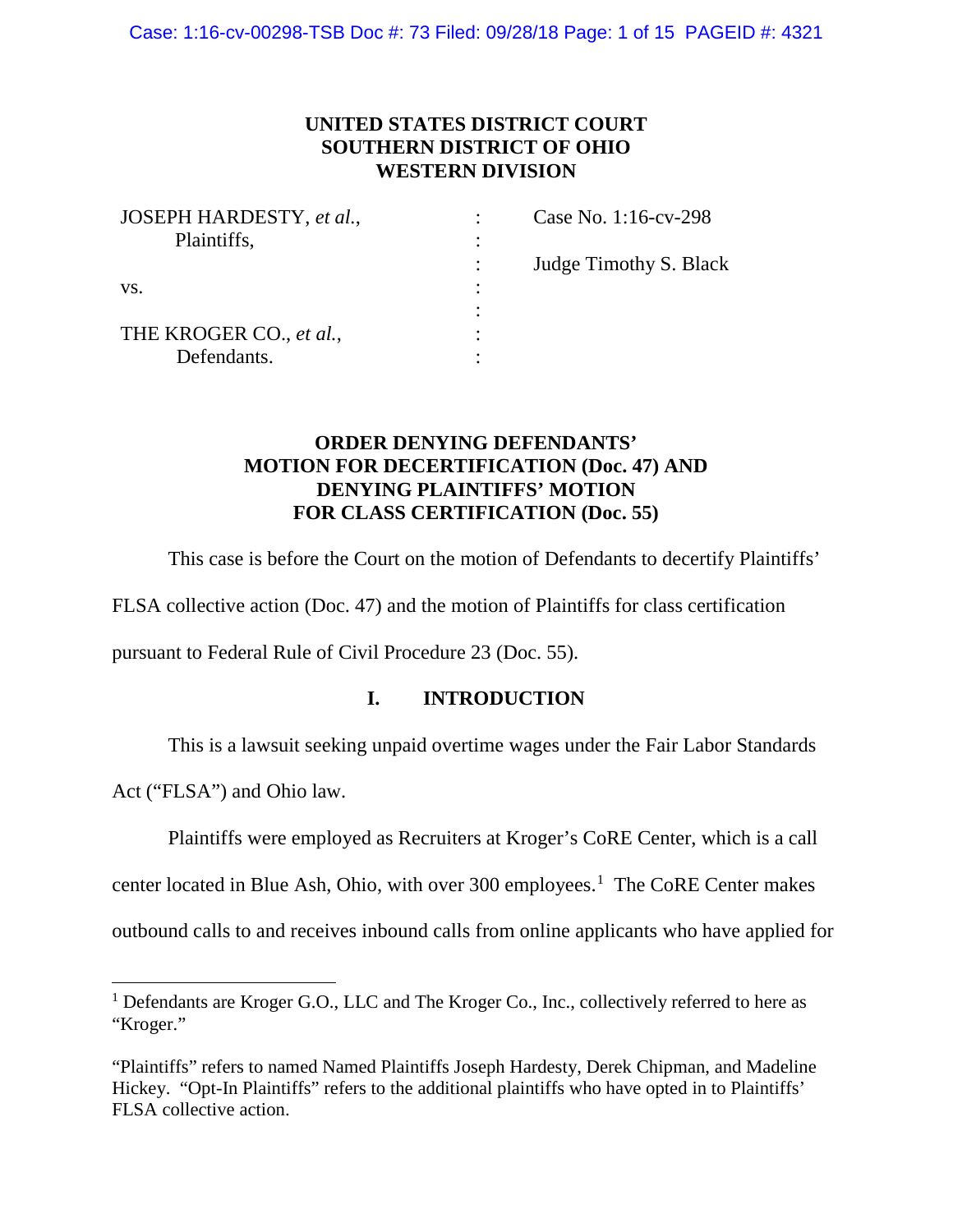employment at various Kroger-owned grocery and retail stores throughout the United States. Plaintiffs, as CoRE Recruiters, primarily made telephone screening calls to individuals who had applied online to Kroger-owned stores throughout the United States.

In 2014, Kroger made a single, uniform decision to classify all CoRE Recruiters as exempt under the FLSA. Plaintiffs commenced this lawsuit alleging that Kroger's classification decision was unlawful and that Plaintiffs were wrongfully not compensated for hours worked over 40 hours per week. Plaintiffs assert three claims against Kroger: (1) an FLSA violation premised on Kroger's misclassification of CoRE Recruiters and subsequent failure to compensate Plaintiffs for overtime hours; (2) a claim under Ohio's Minimum Fair Wage Standards Act, Ohio Revised Code §§ 4111.01, *et seq.*, for failure to timely pay those overtime wages, and (3) a claim for unjust enrichment.

Kroger argues that CoRE Recruiters are exempt from the FLSA's overtime provisions under the "Administrative Exemption," which exempts employees who are paid at or above a certain salary level and (1) whose primary duty is the performance of office or non-manual work directly related to the management or general business operations of the employer or the employer's customers, and (2) whose primary duty includes the exercise of discretion and independent judgment with respect to matters of significance. *See* 29 C.F.R. § 541.200(a). Kroger argues, *inter alia*, that CoRE Recruiters exercise discretion when performing their duties by deciding which applicants to call for telephone interviews and determining which candidates to refer from telephone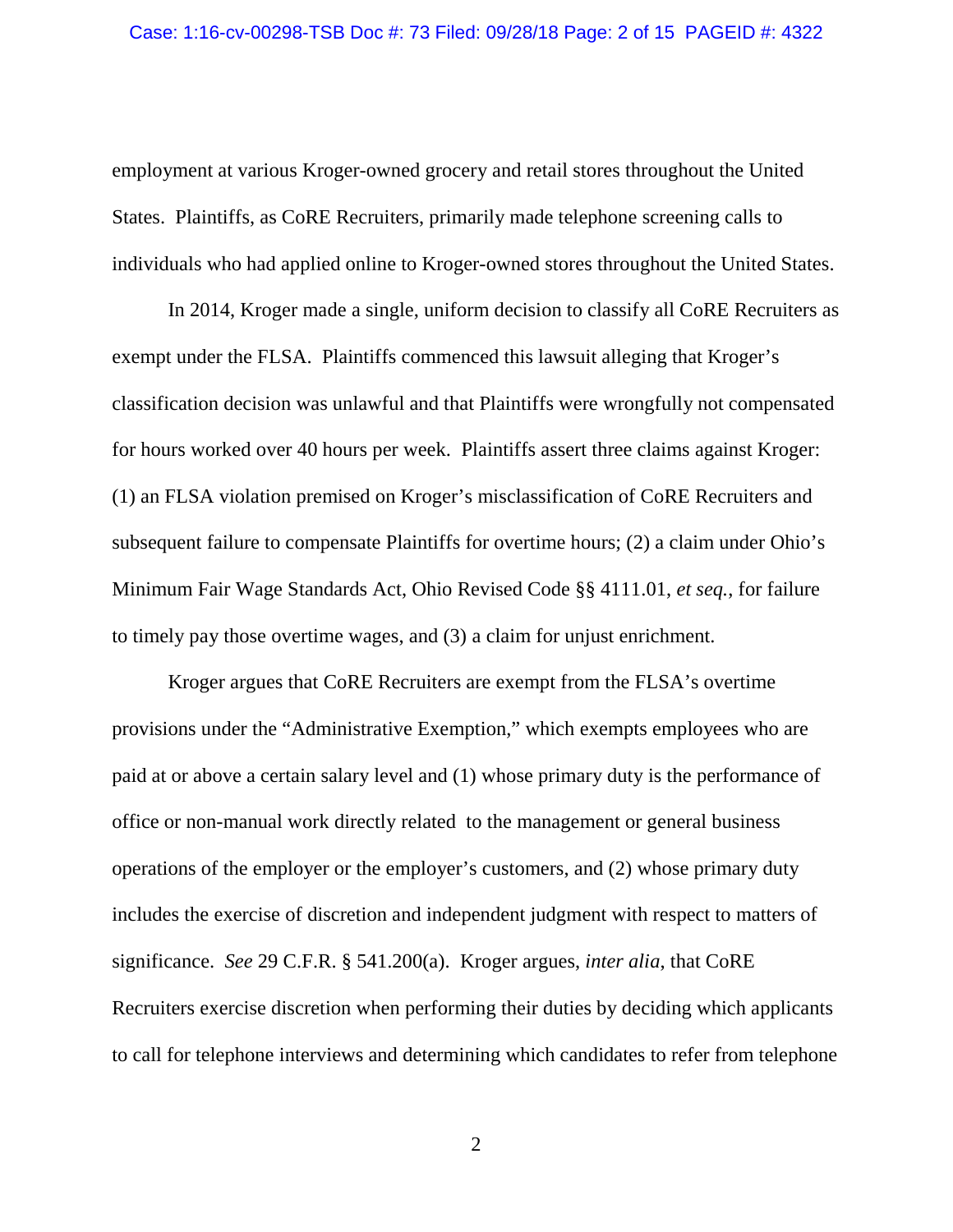interviews to final, in-store interviews.2

Plaintiffs seek class treatment of their claims. Because the certification methods for their FLSA claims and state law claims differ, there are two motions pending before the Court. First, Kroger has moved to decertify Plaintiffs' FLSA collective action previously conditionally certified by this Court on July 19, 2016, at Docket Entry 15. (Doc. 47). Second, Plaintiffs have moved for class certification of their state law claims under Federal Rule of Civil Procedure 23. (Doc. 55).

The primary issue in both motions is whether, in light of the fact that testimony from the Plaintiffs, Opt-In Plaintiffs, and proposed class-member declarants demonstrates that CoRE recruiters exercise varying amounts of discretion in performing their jobs, Plaintiffs' claims (and Kroger's individualized Administrative Exemption defenses) should be tried collectively. For the following reasons, the Court finds that Plaintiffs have not met the "commonality" requirement of Rule 23, but have met the less-stringent requirement under the FLSA that they be "similarly situated."

### **II. ANALYSIS**

### **A. Plaintiffs' Motion for Class Certification.**

 $\overline{\phantom{a}}$ 

Plaintiffs' motion for class certification (Doc. 55) requests that the Court certify their Ohio wage claims and approve notice to be sent to the following Ohio class: "All employees classified as recruiters, who i) were employed at Kroger's Center of

 $2$  On December 1, 2016, Kroger reclassified CoRE Recruiters as non-exempt in light of the Department of Labor's revision to FLSA overtime regulations which increased the salary level at which employees were eligible for the administrative exemption. (Doc. 62-9).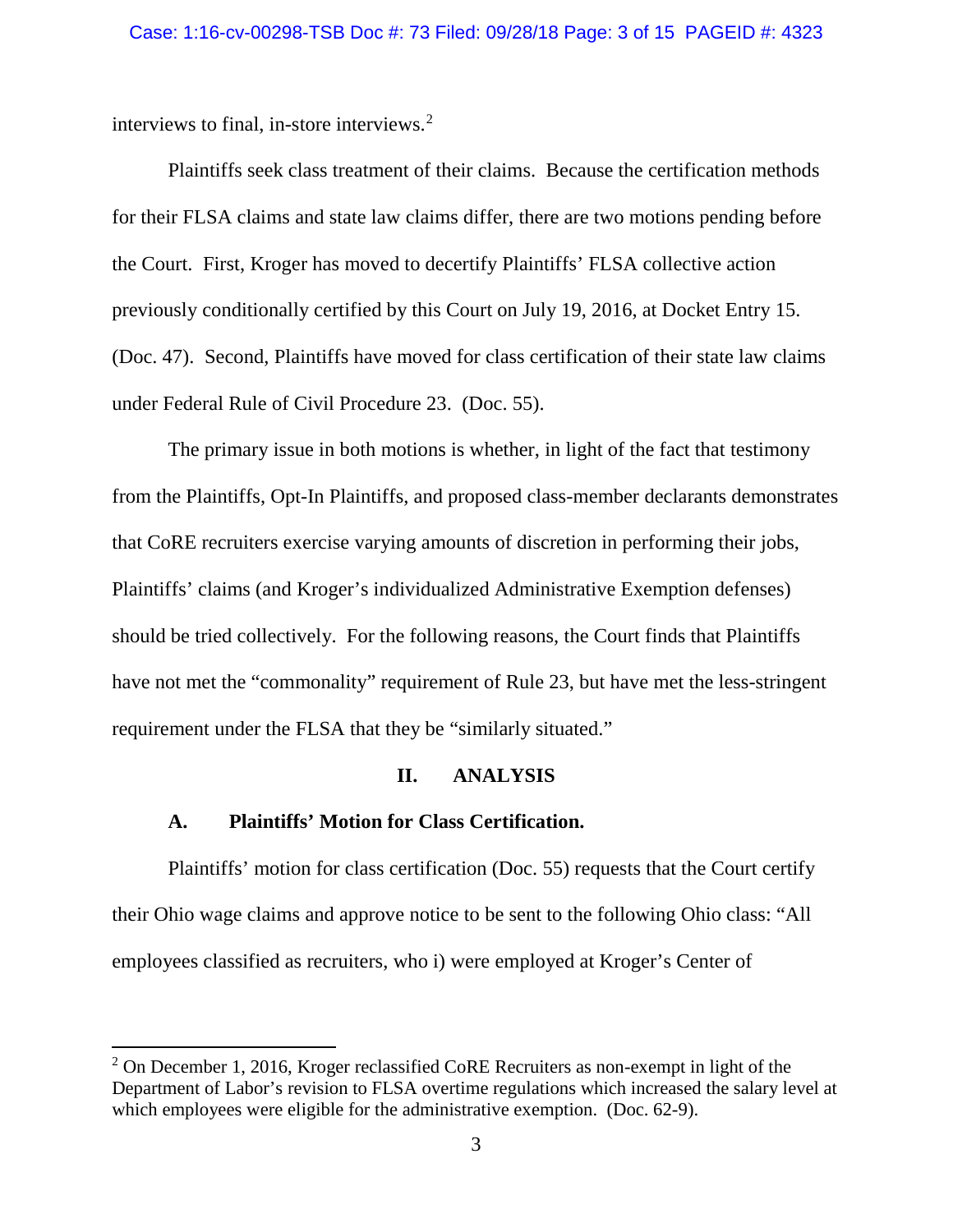Recruiting Excellence ("CoRE") in Blue Ash, Ohio, at any time from the beginning of CoRE's operations in 2014 to December 1, 2016, and ii) worked in excess of forty (40) hours during any given workweek."

### 1. Standard.

Federal Rule of Civil Procedure 23 establishes a two-step analysis to determine whether class certification is appropriate. First, plaintiffs must satisfy each of the four prerequisites of Rule 23(a): numerosity, commonality, typicality, and adequacy of representation. Second, the action must satisfy at least one of the three subdivisions of Rule 23(b). *In re Retek, Inc. Sec. Litig.*, 236 F.R.D. 431, 434 (D. Minn. 2006).

## 2. Rule 23(a).

The Court concludes that class certification is not proper under Rule 26(a) because Plaintiffs have not shown that their claims are capable of classwide resolution as required by the "commonality" requirement set forth in Rule  $26(a)(2)$ .

The Supreme Court has explained that Rule  $26(a)(2)$  "requires the plaintiff to demonstrate that the class members 'have suffered the same injury,'" which "does not mean merely that they have all suffered a violation of the same provision of law." *Dukes v. Wal-Mart Stores, Inc.*, 131 S. Ct. 2541, 2551 (2011). Instead, the "claims must depend on a common contention" and "[t]hat common contention . . . must be of such a nature that it is capable of classwide resolution—which means that determination of its truth or falsity will resolve an issue that is central to the validity of each one of the claims in one stroke." *Id.* (emphasis added). What matters to class certification is not the raising of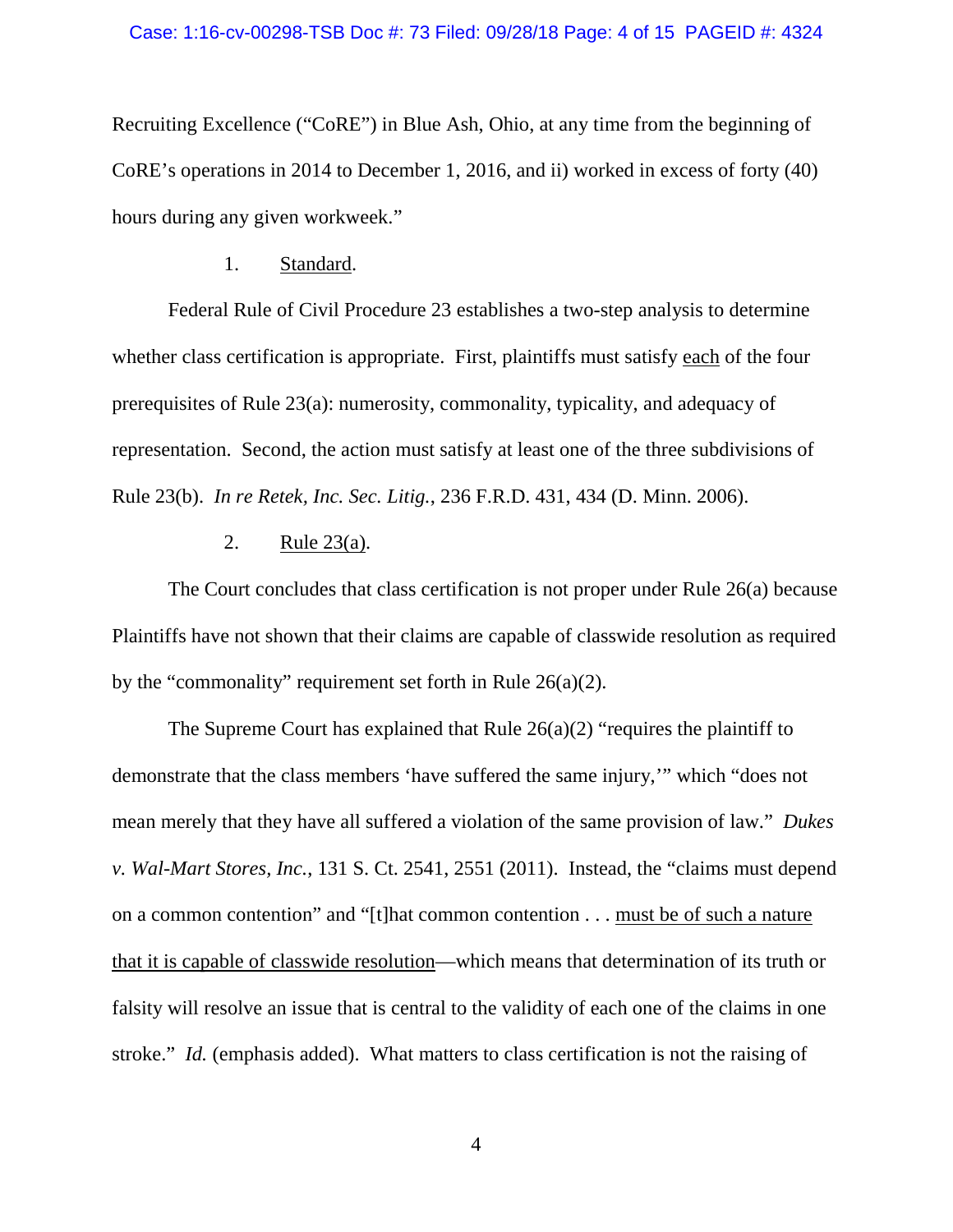#### Case: 1:16-cv-00298-TSB Doc #: 73 Filed: 09/28/18 Page: 5 of 15 PAGEID #: 4325

common questions—even in droves—but the capacity of a classwide proceeding to generate common answers capable of resolving the litigation. *Id*.

Multiple courts have held that the commonality requirement is not met when there are factual differences among class members that could affect the application of an exemption (or exemptions) relevant to overtime laws in misclassification cases. *See Hendricks v. Total Quality Logistics*, *LLC*, 292 F.R.D. 529, 540-41 (S.D. Ohio 2013) (commonality not met when "the answers [to multiple exemption defenses] may vary from one [employee] to the next, especially with regard to . . . how and when they exercise discretion in carrying out their duties" (emphasis added); *Novak v. Boeing Co.*, Case No. SACV 09-01011, CJC (ANx), 2011 U.S. Dist. LEXIS 146676, at \*\* 14-15 (C.D. Cal. Dec. 19, 2011) (commonality not satisfied when "[i]t is clear from the statements of these workers that they perform different amounts of exempt and nonexempt duties, have different levels of supervision, employ different amounts of independent judgment and discretion, work in different teams and environments, and have vastly different educational backgrounds") (emphasis supplied); *Hughes v. Gulf Interstate Field Servs.*, Case No. 2:14-cv-432, 2015 U.S. Dist. LEXIS 88205, at \*\* 17-19 (S.D. Ohio July 7, 2015) (no commonality when "[t]he applicability of each of these exemptions involve fact-specific inquiries regarding an employee's specific job duties" including "the independent judgment exercise in the performance of said duties").

Here, Plaintiffs cannot satisfy the commonality requirement because there are numerous individual questions of fact among potential class members that could affect the application of the Administrative Exemption. Specifically: there is conflicting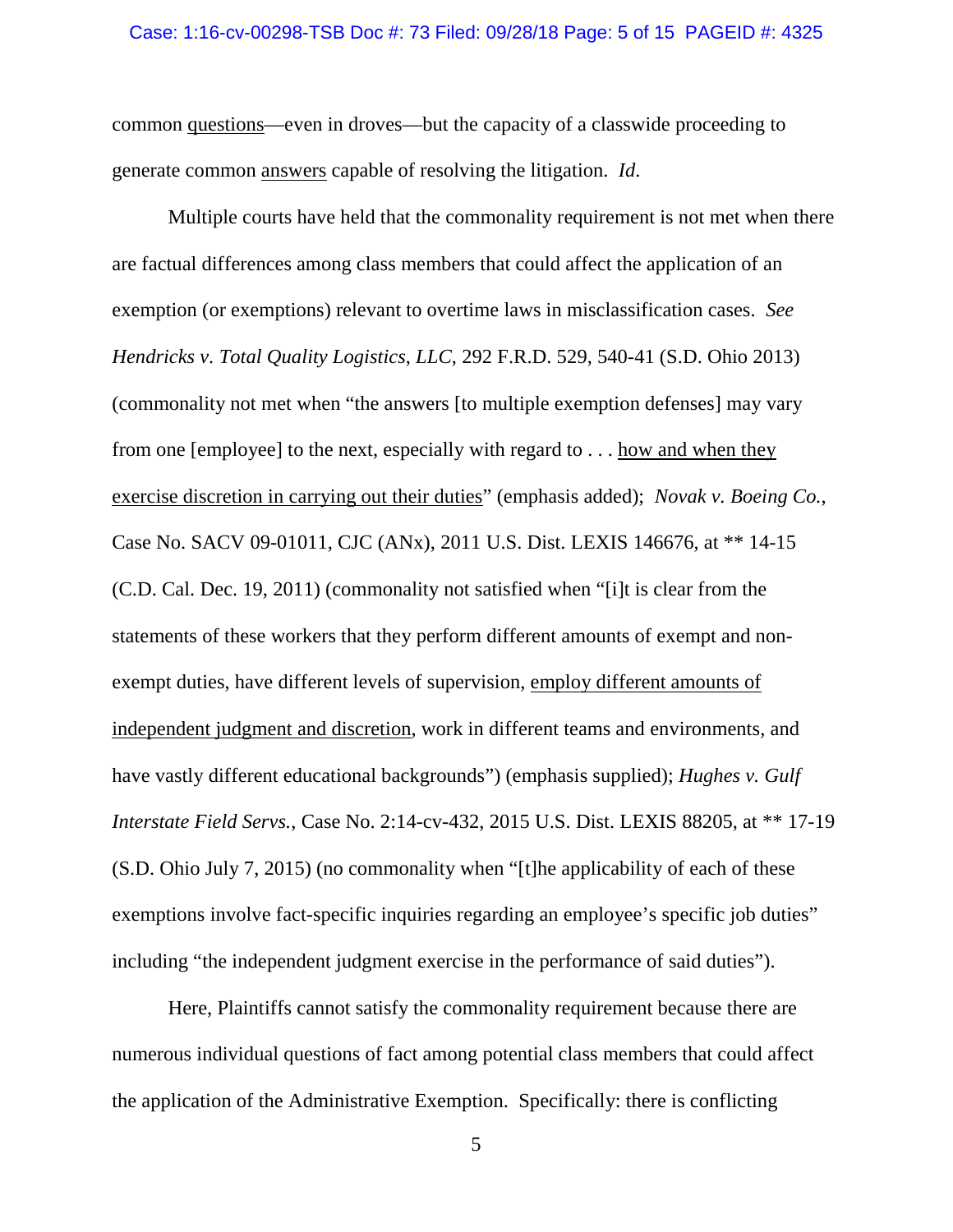#### Case: 1:16-cv-00298-TSB Doc #: 73 Filed: 09/28/18 Page: 6 of 15 PAGEID #: 4326

testimony from proposed class members regarding whether they exercise discretion in performing their duties as CoRE Recruiters, and if so, how much.

First, there is contradictory testimony regarding whether CoRE Recruiters exercised discretion in selecting applicants for a telephone interview. Ms. Hickey, Mr. Hardesty and Marye Ward testified that they did not screen or evaluate applicants prior to scheduling telephone interviews. (*See* Hickey Dep. at 89:21-90:16 ("From what I recall, I would talk with all the candidates, or attempt to"); Hardesty Dep. at 85:21-86:14 ("[W]e had in our system a little bucket called new applications. I called everybody in that bucket."); Ward Dep. at 29:6-30:15 (explaining there was no "decision to make of who fits best," and she "just start[s]" contacting applicants).

Kelly Rutledge, on the other hand, testified that for a period of time she was deciding which applicants to call by ranking them based on their criminal backgrounds, work history, ideal start date, and desired position. (Rutledge Dep. at 51:2-54:17). Ms. Rutledge testified that while she considered applicants' backgrounds in deciding who to call, other CoRE recruiters did not. (*Id.* at 53:20-54:17).

Corbin Hom testified that, in reviewing applications, he considered factors such as whether the applicants were in school, the positions they were interested in, and their availability. (Hom Dep. at 43:2-6). Mr. Hom decided to not call certain applicants with limited availability—effectively rejecting them—by "making the judgment that if somebody's in school their availability would be less and maybe not as attractive as somebody who's out of school." (*Id.* at 44:13-25).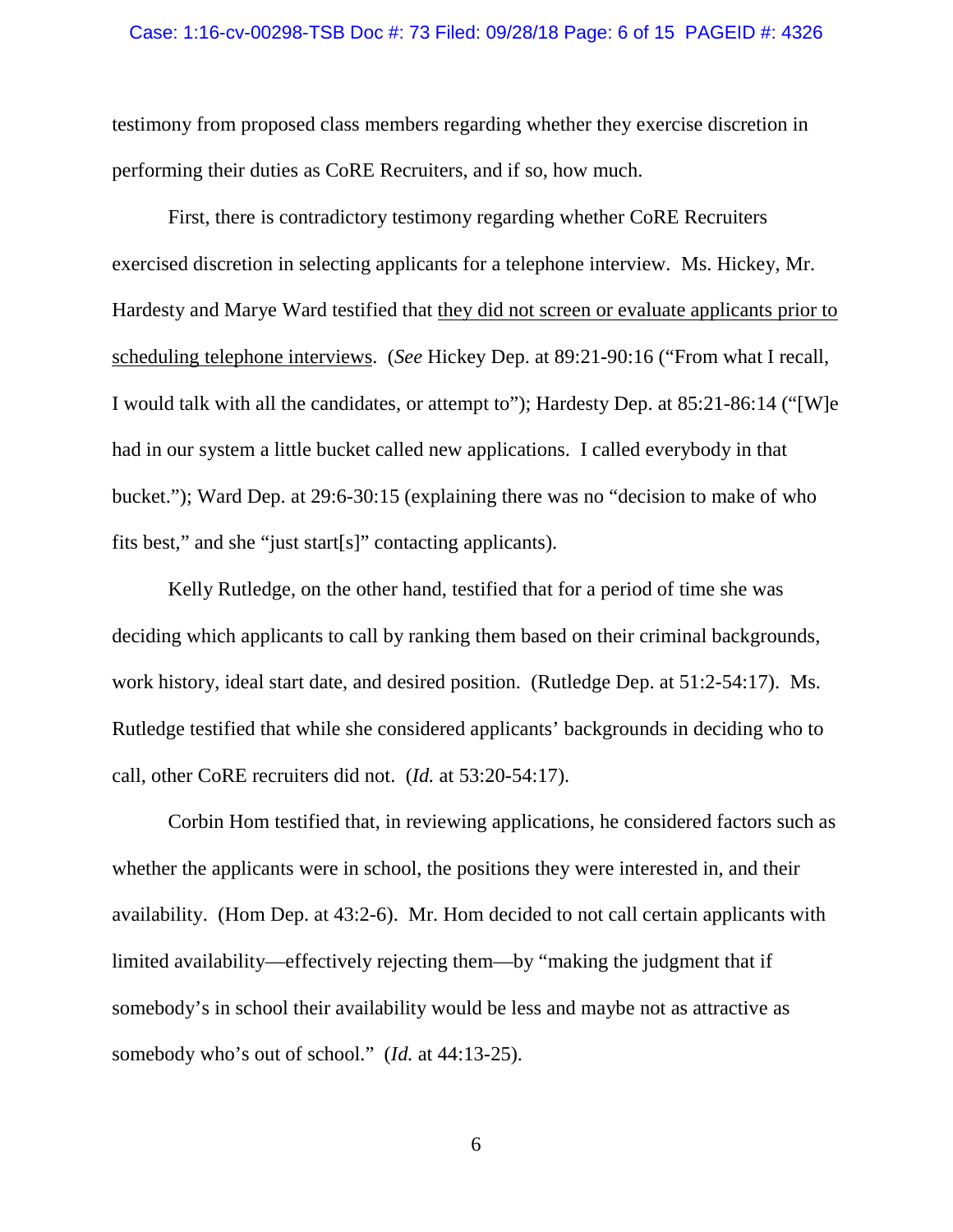#### Case: 1:16-cv-00298-TSB Doc #: 73 Filed: 09/28/18 Page: 7 of 15 PAGEID #: 4327

Mr. Chipman testified that he exercised discretion in choosing whether or not to contact applicants for some positions, but not all, based on their work histories. (Chipman Dep. at 146:11-147:24).

Kimberly Burchett testified that during a portion the relevant class period, if there were multiple applicants she would "look at their qualifications and try to determine which of those would be the best fit, in [her] opinion." (Burchett Dep. at 32:19-24). During other portions of the relevant class period, she would "call whoever applied." (*Id.* at 62:12-23).

Multiple CoRE Recruiters submitted affidavits stating that, unlike Ms. Hickey, Mr. Hardesty, and Ms. Ward, they used discretion in determining which applicants to schedule for phone interviews, including screening an applicant's materials to determine fit. (Doc. 62-1 at ¶ 11; Doc. 62-2 at ¶ 5; Doc. 62-3 at ¶ 8; Doc. 62-4 at ¶ 11; Doc. 62-5 at  $\P$  4; Doc. 62-6 at  $\P$  7; Doc. 62-7 at  $\P$  3-4; Doc. 62-8 at  $\P$  3).

Additionally, there is contradictory testimony about the level of discretion CoRE Recruiters exercised in evaluating candidates during telephone interviews and deciding which candidates to forward on for final, in-store interviews.

During telephone interviews, Mr. Hardesty only asked candidates a few scripted questions. Mr. Hardesty never asked a follow-up question, as managers and trainers instructed him to "stay with the script." (Hardesty Dep. at 83:21-84-21). Mr. Hardesty typically scheduled candidates for interviews who gave "any kind of an answer that was halfway decent" to his questions. (*Id.* at 82:1-5).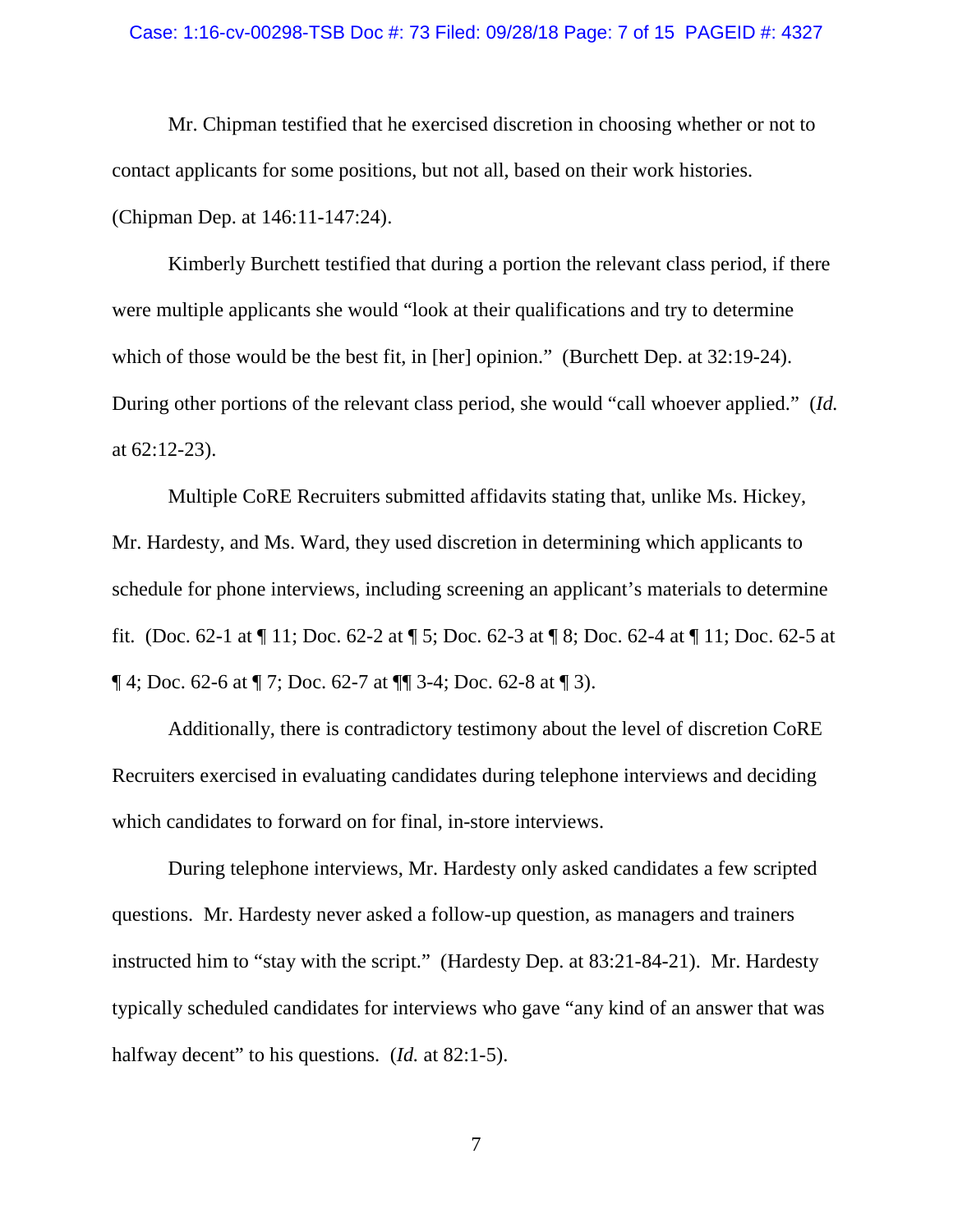#### Case: 1:16-cv-00298-TSB Doc #: 73 Filed: 09/28/18 Page: 8 of 15 PAGEID #: 4328

Ms. Ward testified that, with the exception of some specialty positions, she did not use any discretion "whatsoever" in deciding which candidates to schedule for in-store interviews until she met her daily quota of scheduling 18 interviews, at which point, she could use discretion. (Ward Dep. at 34:17-35:5; 57:5-7). After Ms. Ward met her daily quota, she would "have time to actually care about what's going on" in regards to the candidates she was speaking with. (*Id.* at 55). Ms. Ward typically would select candidates for interviews unless they cussed at her. (*Id.* at 42-43).

On the other hand, Mr. Hom asked candidates two or three questions that were not on his script because he wanted to "learn a little more about them." (Hom Dep. at 38-39). Mr. Hom's goal was to refer "best fit" candidates to the store, meaning candidates that sounded enthusiastic with their answers on the phone, had appropriate availability, and had comparable work experience. (*Id.* at 21-23). Mr. Hom evaluated candidates he spoke with on the phone based on his "gut feeling" and "intuition;" he rejected candidates who answered his questions if he did not feel their answers demonstrated enthusiasm about customer service. (*Id.* at 23-26). Mr. Hom alone made the decision about whether candidates gave answers that were satisfactory enough to proceed to an in-store interview; and his decision was not reviewed by a superior. (*Id.* at 26).

Ms. Hickey testified that she was instructed to follow the script as closely as possible. (Hickey Dep. at 105:12-19). The level of discretion Ms. Hickey exercised in evaluating and referring candidates depended on the stores for which she was working. Pursuant to direction from her supervisors, for some stores Ms. Hickey would schedule for an interview every person she spoke with as long as they answered her questions.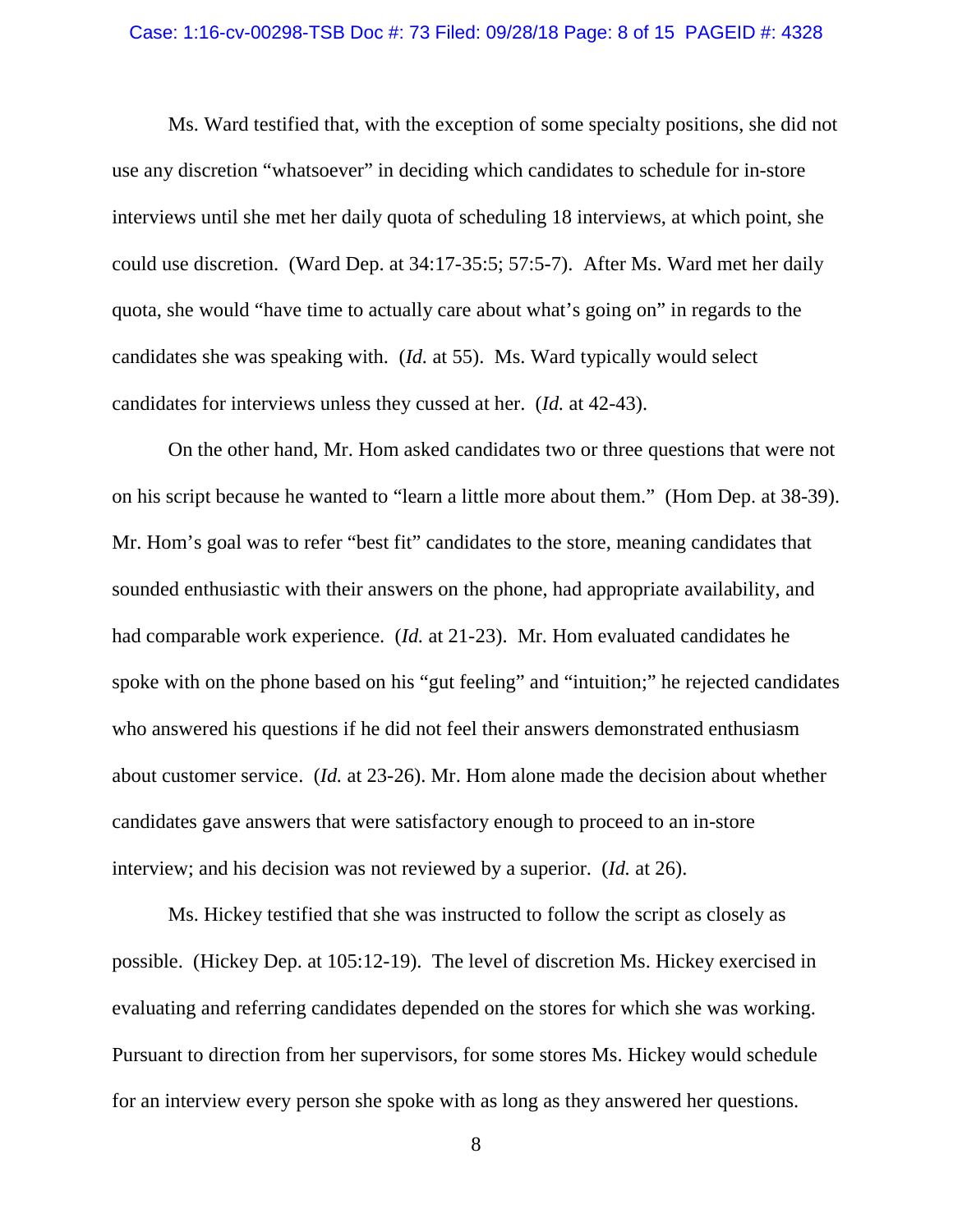(Hickey Dep. at 57, 58). For stores where that directive was not in place, she would decide whether to refer candidates based on how they answered her questions, including whether they had a positive attitude. (*Id.* at 59-61). Ms. Hickey alone determined whether she "felt they would be able to do the job." (*Id.* at 61).

Mr. Chipman testified that whether to decline a candidate after a phone screen was his "decision to make," that he did not have to get the approval of a supervisor to turn a candidate down after a phone screen, that he "didn't have to schedule everyone" he spoke with, and that evaluating candidates entailed a "subjective analysis." (Chipman Dep. at 178-181).

Multiple CoRE Recruiters submitted declarations stating that they exercised more discretion in how they evaluated candidates during phone interviews, and in deciding who to forward for in-store interviews, than Mr. Hardesty and Ms. Ward. (Doc. 62-1 at ¶¶ 12-13; Doc. 62-2 at ¶ 6; Doc. 62-3 at ¶¶ 10-11; Doc. 62-4 at ¶ 12; Doc. 62-5 at ¶¶ 5-9; Doc. 62-6 at ¶¶ 8-10; Doc. 62-7 at ¶¶ 4-6; Doc. 62-8 at ¶ 4-5).

The testimony before the Court demonstrates that members of the proposed class exercised varying levels of discretion in performing their tasks as CoRE Recruiters. In light of this varying and conflicting testimony, the common question of whether CoRE Recruiters were properly exempted from the FLSA due to the Administrative Exemption—*i.e.*, whether their primary duties included the exercise of discretion and independent judgment with respect to matters of significance—cannot be answered on a classwide basis. Accordingly, Plaintiffs have not met the requirements of Rule 26(a).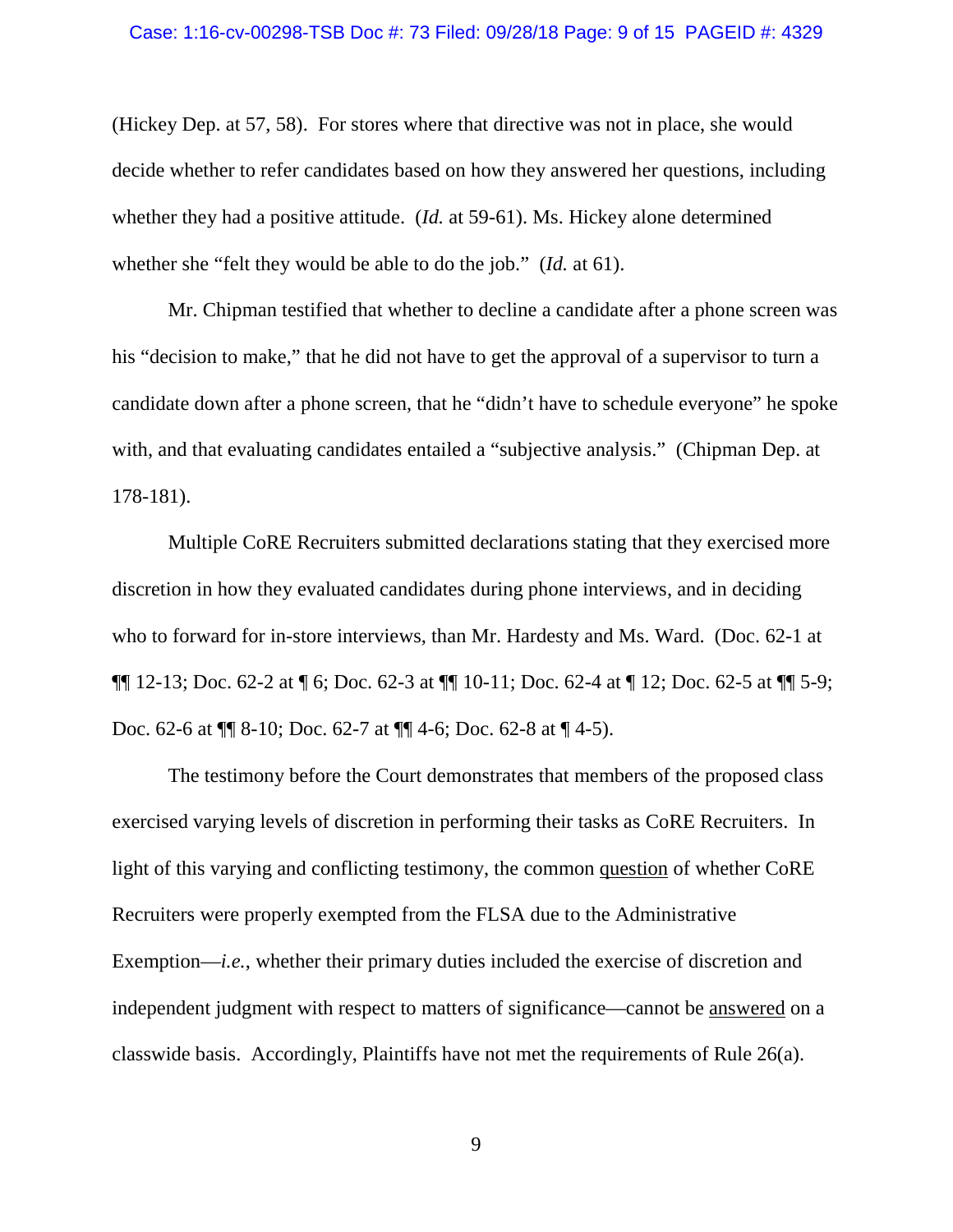### 3. Rule 26(b).

Even if Plaintiffs had satisfied Rule 26(a), Plaintiffs' motion would still not be well-taken as Plaintiff cannot meet the requirements of Rule 26(b). Rule 26(b) requires a plaintiff to demonstrate the applicability of one of three pongs; Plaintiffs argue this lawsuit satisfies Rule 26(b)(3), which allows class certification if "the court finds that the questions of law or fact common to class members predominate over any questions affecting only individual members, and that a class action is superior to other available methods for fairly and efficiently adjudicating the controversy."

The predominance inquiry involves consideration of the same principles that guide the Rule 23(a) commonality analysis, such as the existence of common questions, but it is "even more demanding" than Rule 23(a)(2). *See Comcast Corp. v. Behrend*, 133 S. Ct. 1426, 14432 (2013). For the same reason Plaintiffs cannot meet the commonality requirement of Rule 26(a)(2), they cannot meet "more demanding" predominance requirement of Rule 26(b)(3).

Additionally, Rule 23(b)(3) requires the Court to consider, *inter alia*, the desirability or undesirability of concentrating the litigation of the claims in the particular forum, and the likely difficulties in managing a class action. Fed. R. Civ. P. 23(b)(3)(C)- (D). Plaintiffs claim their proposed class consists of 180 members. (Doc. 55 at 30). Given the factual differences in the testimony from CoRE Recruiters relevant to the main legal issue in this case—whether CoRE Recruiters were properly exempted from the FLSA—the Court finds this class certification to be undesirable and unmanageable.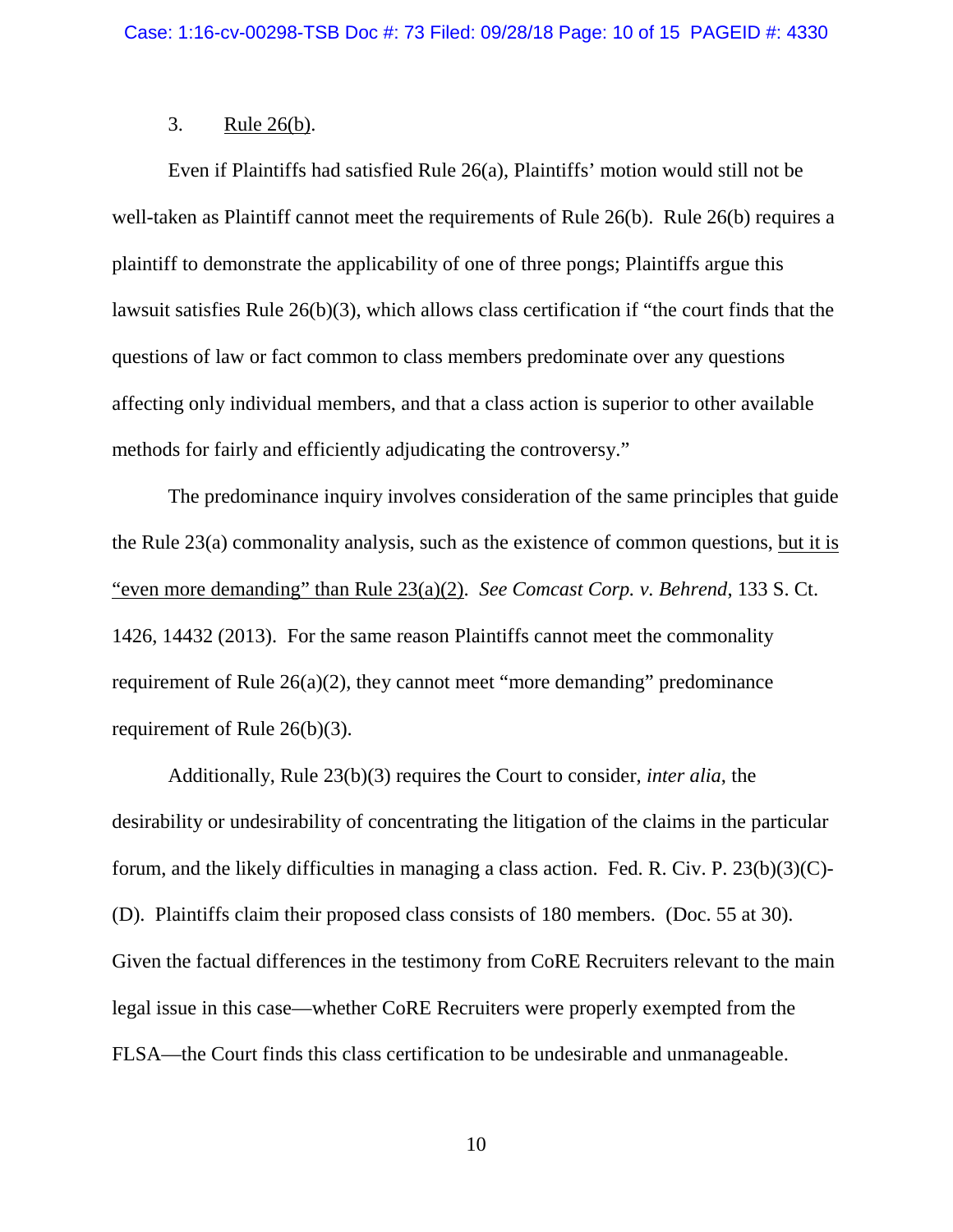#### Case: 1:16-cv-00298-TSB Doc #: 73 Filed: 09/28/18 Page: 11 of 15 PAGEID #: 4331

As Plaintiffs have not met the requirements of Rule 26(a) or Rule 26(b), Plaintiffs' motion for class certification (Doc. 55) is **DENIED**.

### **B. Kroger's Motion for Decertification.**

Also pending before the Court is Kroger's motion to decertify Plaintiffs' FLSA collective action, which was conditionally certified by this Court on July 19, 2016. Since the Court's granting conditional certification, 18 plaintiffs have opted in to Plaintiffs' FLSA lawsuit. (*See* Docs. 19-23).

Because collective actions under the FLSA are subject to a less stringent requirement than class actions under Rule 23, Kroger's motion is not well-taken.

## 1. Standard.

The FLSA provides a private cause of action against an employer "by any one or more employees for and on behalf of himself or themselves and other employees similarly situated." 29 U.S.C. § 216(b). "Similarly situated" persons are permitted to "opt into" the lawsuit. *Comer v. Wal-Mart Stores, Inc.*, 454 F.3d 544, 546 (6<sup>th</sup> Cir. 2006). The FLSA does not define "similarly situated," nor has the Sixth Circuit. *O'Brien v. Ed Donnelly Enterprises, Inc., 575 F.3d 576, 584 (6<sup>th</sup> Cir. 2009).* 

Most courts use a two-phase inquiry to address whether proposed co-plaintiffs are similarly situated. *Swigart v. Fifth Third Bank*, 276 F.R.D. 210, 213 (S.D. Ohio 2011). First, in what is referred to as the "initial notice stage," the court must make an early determination whether to conditionally certify the collective class and whether notice of the lawsuit should be given to putative class members. *Id*. At the second stage, typically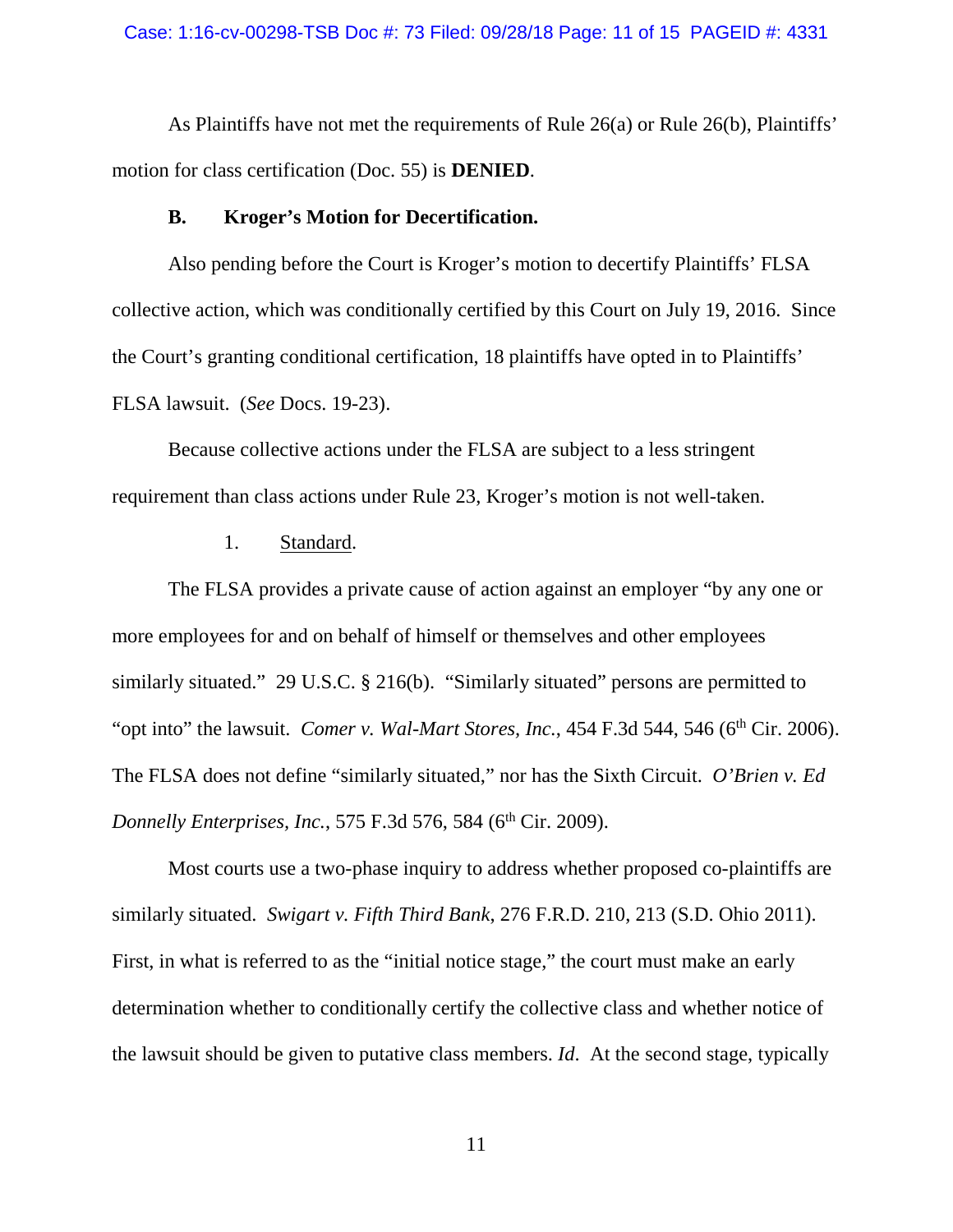at the close of discovery, the defendant may file a motion to decertify the class if appropriate to do so based on the individualized nature of the plaintiffs' claims. *Id.*

At the second stage—this stage—courts typically consider three factors to determine whether the plaintiffs are similarly situated: (1) the factual and employment settings of the individual plaintiffs, (2) the different defenses to which the plaintiffs may be subject on an individual basis, and (3) the degree of fairness and procedural impact of certifying the action as a collective action. *O'Brien*, 575 F.3d at 584. Courts also consider whether plaintiffs suffer from a single, FLSA-violating policy, and whether their claims are unified by common theories of defendants' statutory violations. *Id.* Crucially, the determination of whether plaintiffs are similarly situated under the FLSA is less stringent than the determination of whether individualized questions predominate in a Rule 23 analysis. *Id.* ("The district court implicitly and improperly applied a Rule 23 type analysis when it reasoned that the plaintiffs were not similarly situated because individualized questions predominated. . . . This is a more stringent standard than is statutorily required.").

## 2. Kroger's' motion to decertify (Doc. 47) is not well-taken.

The first prong weighs in favor of Plaintiffs because their claims have similar factual and employment settings. Initially, their claims arise from a single, uniform decision—Kroger's 2014 decision to classify all CoRE Recruiters as exempt from the FLSA. Plaintiffs' claims are also unified by a common theory: that Kroger's classification decision violated the FLSA. The evidence before the Court is that Plaintiffs have similar job descriptions and training, and that they spent most, if not all, of their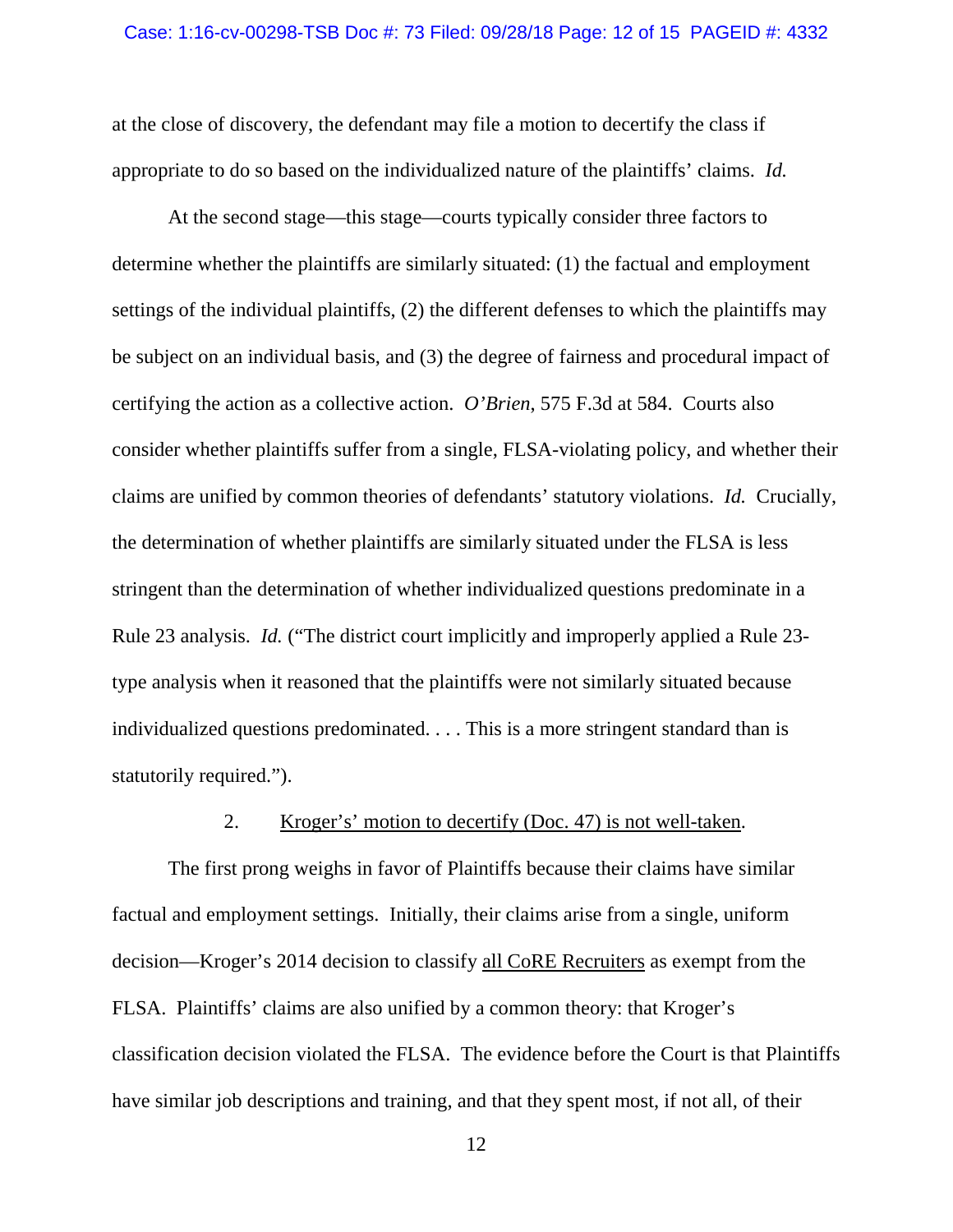time performing the same primary duties: (1) reviewing applications, (2) conducting phone screens, and (3) scheduling applicants for in-store interviews.

The second prong weighs in favor of Kroger because Kroger intends to assert individualized defenses. Specifically, Kroger claims CoRE Recruiters are exempt from the FLSA due to the Administrative Exemption. Kroger argues these defenses will be difficult to present in a collective action as CoRE Recruiters provided inconsistent testimony pertaining to a key issue in the Administrative Exemption analysis: whether (and how much) discretion they exercised in performing their duties.

While this factor weighs in Kroger's favor, the Court does not agree with Kroger that it mandates decertification. Unlike Rule 23, plaintiffs are similarly situated for purposes of the FLSA when "their claims [are] unified by common theories of defendants' statutory violations, even if the proofs of these theories are inevitably individualized and distinct." *O'Brien*, 575 F.3d at 585 (emphasis supplied). Kroger's individualized defenses are not enough, on their own, to warrant decertification: "[s]everal circuits, including our own, hold that individualized defenses alone do not warrant decertification where sufficient common issues or job traits otherwise permit collective litigation." *Pierce v. Wyndham Vacation Resorts, Inc.*, No. 3:13-cv-641-CCS, 2017 U.S. Dist. LEXIS 163529, at \* 36 (E.D. Tenn. Oct. 3, 2017) (citation omitted).

Finally, the third prong weighs in favor of Plaintiffs because allowing this case to proceed as a collective action is both fair and procedurally appropriate. To the extent Kroger complains about the burden of presenting individualized defenses in this collective action, that burden is a direct result of its own decision to uniformly classify all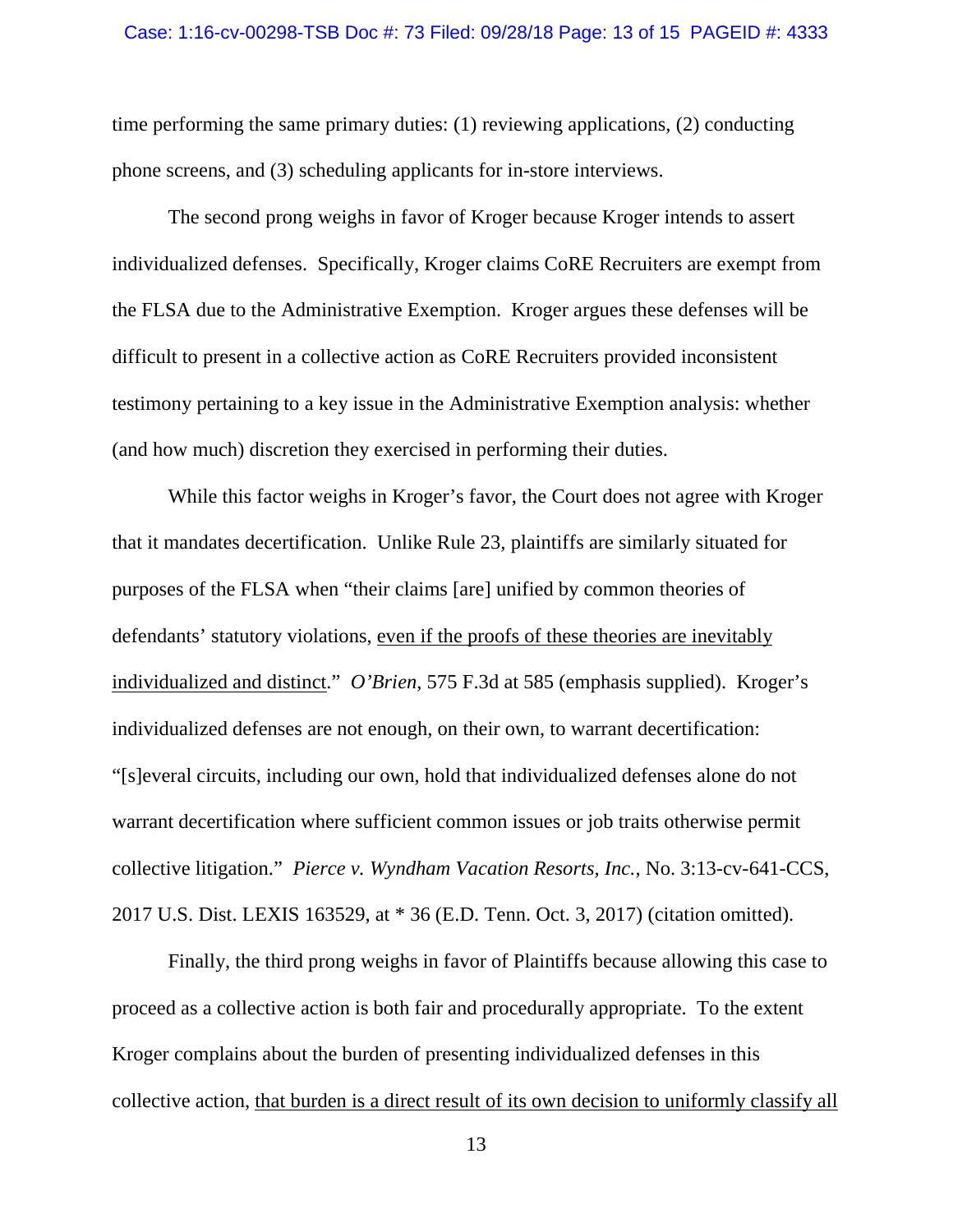CoRE recruiters as exempt from the FLSA. If CoRE recruiters were similarly situated enough for Kroger to uniformly exclude all of them from the FLSA's overtime provisions, they are similarly situated enough for Kroger to defend that decision (against a collective much smaller than Plaintiffs' proposed Rule 23 class) in this collective action.

Because the first and third prongs weigh in favor of maintaining this collective action, and because the second prong is insufficient by itself to warrant decertification, Kroger's motion to decertify Plaintiffs' FLSA collective action (Doc. 47) is **DENIED**.

### **III. CONCLUSION**

For the foregoing reasons, Plaintiffs' motion for class certification (Doc. 55) is **DENIED** and Kroger's motion for decertification of Plaintiffs' collective action (Doc. 47) is **DENIED**.

Also pending before the Court is Plaintiffs' motion to vacate the discovery deadline (Doc. 70), which was previously scheduled for November 17, 2017. Plaintiffs wish to extend the discovery deadline for the purpose of conducting any discovery that might be necessary after class certification. As the Court denied Plaintiffs' motion for class certification, their motion to vacate the discovery deadline (Doc. 70) is similarly **DENIED.** The Court will schedule a status conference forthwith, at which point both parties may address the need for additional discovery, if desired.